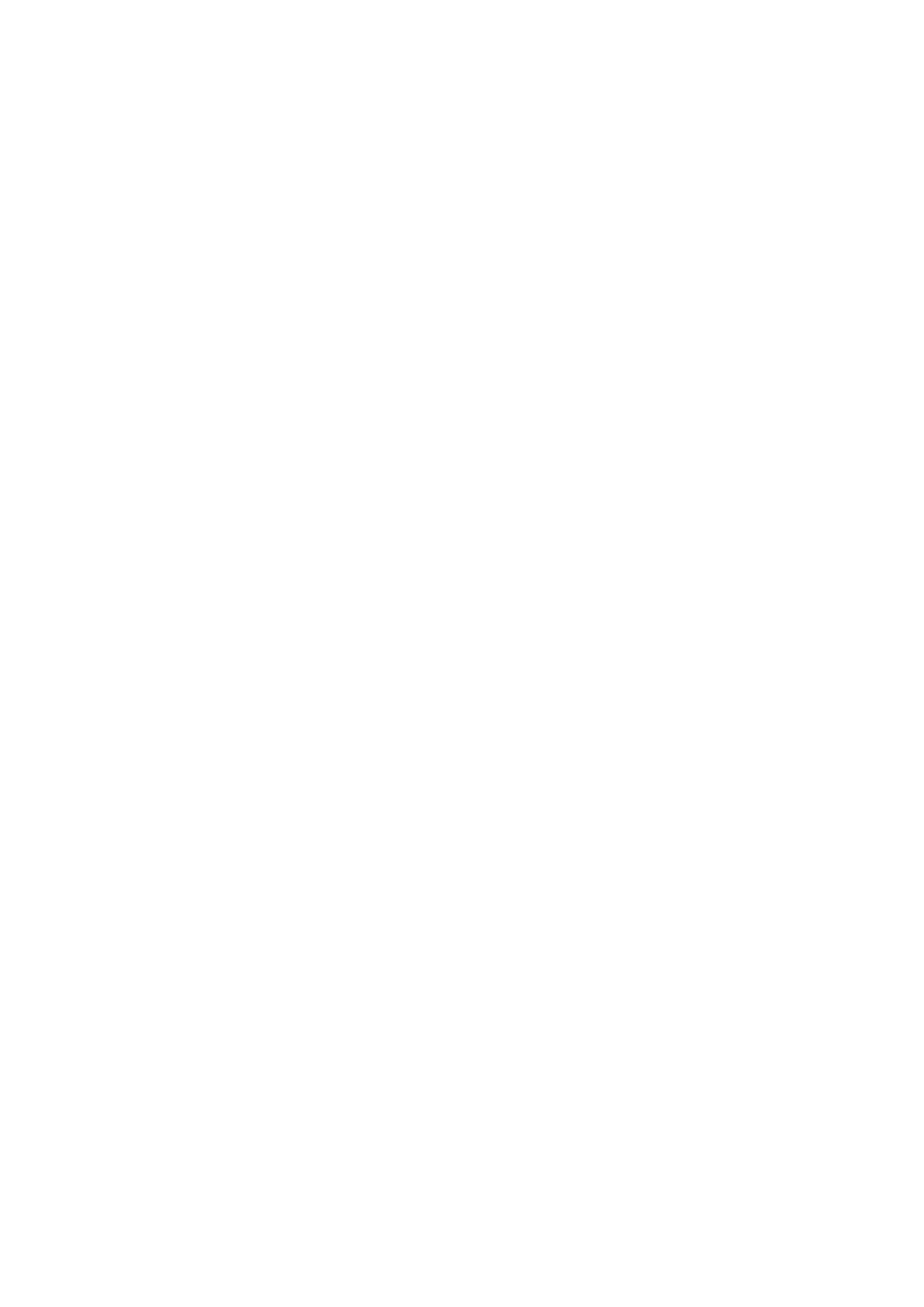#### RÉAMHRÁ LEIS AN TÁNAISTE AGUS AN tAIRE DLÍ AGUS CIRT AGUS



**COMHIONANNAIS** FRANCES FITZGERALD, T.D.

Tuigeann Rialtas na hÉireann go mbaineann gáinneáil ar dhaoine ó na prionsabail maidir le cearta an duine agus dínit an duine aonair agus ní bheidh aon ghlacadh le daoine a ghabhann i mbun aon chuid den gháinneáil.

Féachtar, tríd an Dara Plean Gníomhaíochta seo, le cur leis an obair a rinneadh go dtí seo agus an straitéis a dtabharfar fúithi i rith na mblianta seo romhainn a leagan amach. Rinneadh an Plean an dhréachtadh i gcomhar lenár gcuid páirtnéirí, idir pháirtnéirí náisiúnta agus pháirtnéirí idirnáisiúnta agus tagann sé faoi anáil an lón foghlama atá déanta maidir leis an réimse seo le roinnt blianta anuas. Tugtar aird chomh maith ar a bhfuil geallta faoi chomhaontuithe idirnáisiúnta, ina measc *Coinbhinsiún Chomhairle na hEorpa faoi Bheartaíocht in aghaidh na Gáinneála ar Dhaoine, Prótacal na Náisiún Aontaithe chun Gáinneáil ar Dhaoine, go háirithe ar mhná agus ar leanaí a Chosc, a Chur faoi Chois agus Pionós a Ghearradh ina Leith* a chuireann le *Coinbhinsiún na Náisiún Aontaithe in aghaidh Coireachta*  *Eagraithe Trasnáisiúnta* agus *Treoir 2011/36/AE maidir le gáinneáil ar dhaoine a chosc agus a chomhrac agus íospartaigh na gáinneála a chosaint*.

Is mór agam Treoir an AE maidir le gáinneáil ar dhaoine, trína léirítear a thugtha atá Stáit uile an AE d'oibriú as lámh a chéile d'fhonn na caighdeáin maidir le cur in aghaidh na gáinneála ar dhaoine a fheabhsú ar fud an Aontais. Leanfar den bheartaíocht i ndáil leis an obair thábhachtach seo ar an leibhéal idirnáisiúnta.

Tá leas ag Éirinn as breithniú idirnáisiúnta a rinneadh le blianta beaga anuas ar na gnáis oibre agus na polasaithe i ndáil leis an réimse seo. Féachtar tríd an Dara Plean Náisiúnta le teacht i dtír ar na buanna a sonraíodh trí bhearta breithniúcháin den sórt sin agus, ní is tábhachtach, le feabhas agus forfheabhas a chur ar an obair de réir mar is gá sin.

Tá a ngealltar faoin bPlean seo a thabhairt i gcrích ag brath ar réimse leathan comhlachtaí éagsúla ar fud an Rialtais agus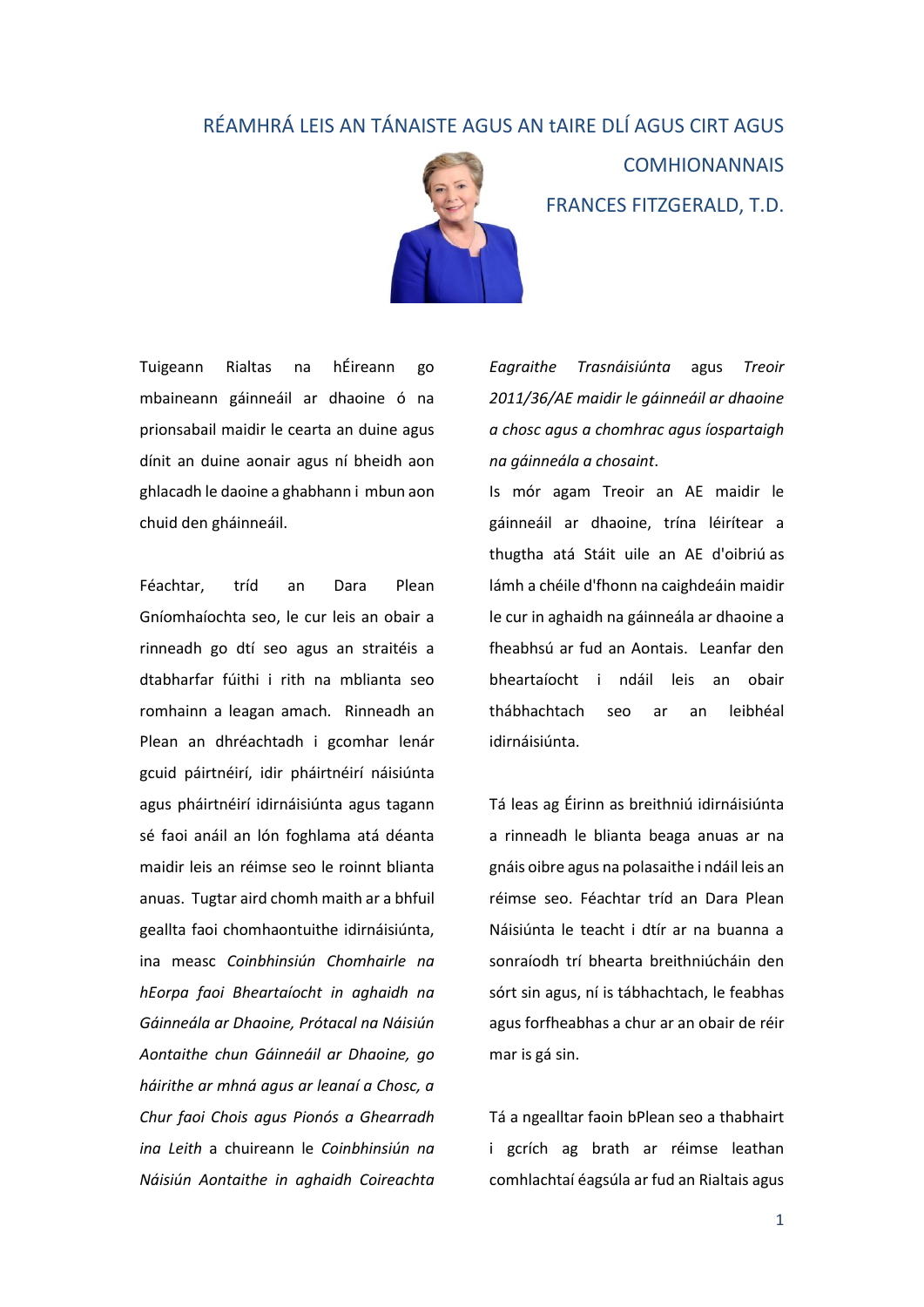na Seirbhísí Stáit. Is den tábhacht chomh maith an ról a bhíonn ag an tSochaí Shibhialta i ndáil leis an gceist seo a thabhairt chun aire; bíonn ról cinniúnach acusan chomh maith. Beidh an pháirtnéireacht idir an Stát agus an tSochaí Shibhialta ina chuid lárnach den chur chuige agus sinn ag dul i ngleic leis an gcoir uafásach seo agus ag cuidiú le daoine a fhulaingíonn dá bharr.

Frances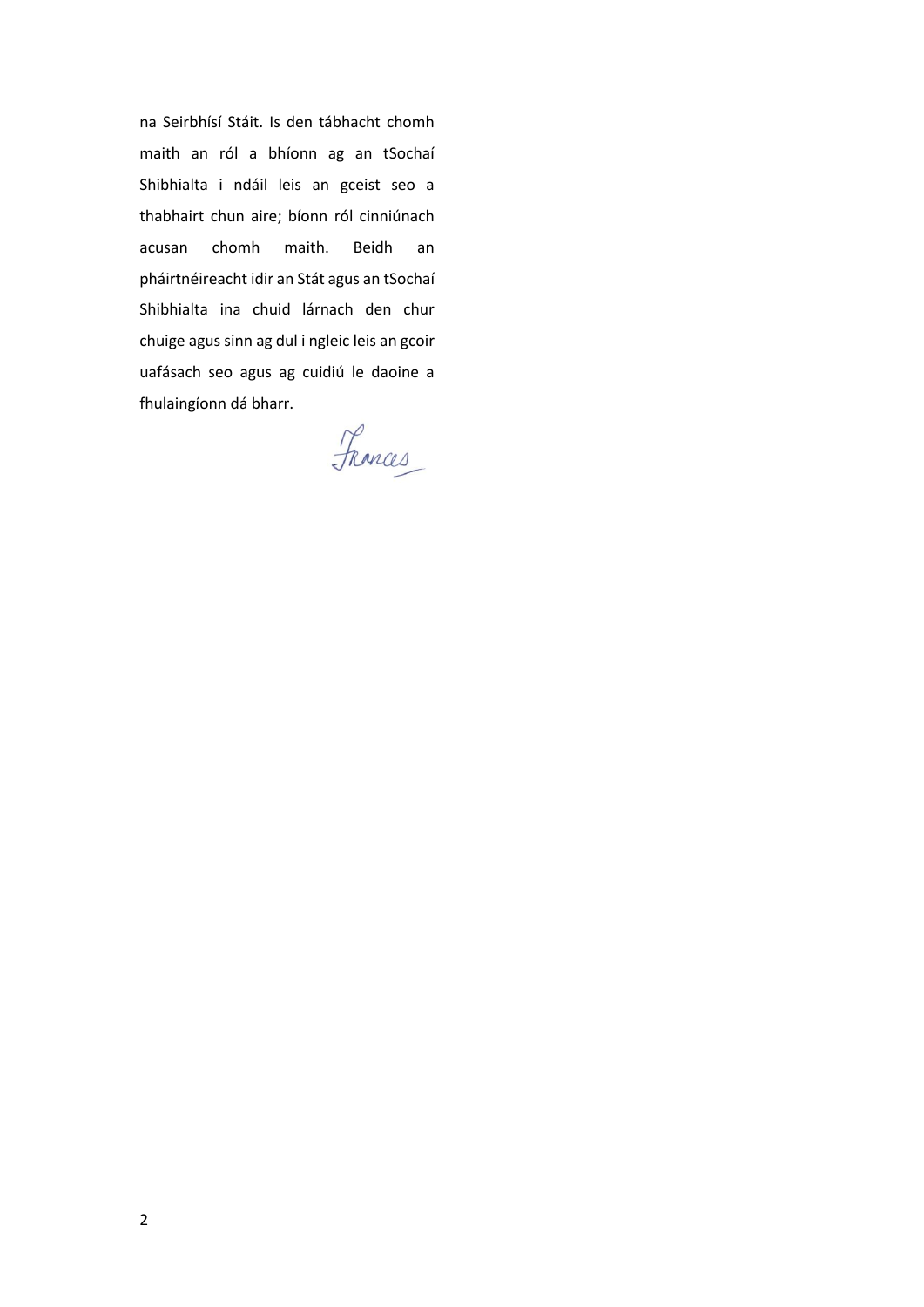Coir ghráinniúil an gháinneáil ar dhaoine a sháraíonn cearta bunúsacha an duine agus nach féidir glacadh leis sa saol sibhialta nua-aoiseach. Is casta an cheist í a bhaineann le réimsí éagsúla den saol agus a ghoilleann ar réimse leathan íospartach. Ina ainneoin sin, fágann an gháinneáil a bheith ina uisce faoi thalamh go mbíonn na híospartaigh ar an gcuid is mó a bhíonn i mbaol agus is deacra a shábháil agus gur iomaí cás a théann gan aon tuairisc air agus gan a thabhairt faoi deara.

Cé gur féidir an ghnáth-thuiscint ar gháinneáil a bhunú ar an nóisean gurb é a bhaineann leis daoine a aistriú ó áit amháin go dtí an dara háit, is den tábhacht go gcothófaí an tuiscint nach mar a chéile gáinneáil ar dhaoine agus daoine a smuigleáil. Is gníomh an gháinneáil ar dhaoine lena ngabhann drochíde d'fhonn dúshaothrú a dhéanamh ar shaol dhuine. Cé gur ceann scríbe a bhíonn in Éirinn ag lucht na gáinneála den chuid is mó, tarlaíonn gáinneáil ar dhaoine taobh istigh den tír chomh maith, gáinneáil lena ngabhann dúshaothrú gnéasach ar leanaí go minic.

Tá de cháil go láidir ar Éirinn go ndéantar bearta in aghaidh chun dul i ngleic leis an

#### ACHOIMRE FEIDHMIÚCHÁIN

ngáinneáil. Treisíodh leis an dícheall cur in aghaidh na gáinneála ar dhaoine in Éirinn sa bhliain 2008 nuair a cuireadh Aonad faoi leith ar bun sa Roinn Dlí agus Cirt agus Comhionannais chun cur in aghaidh na Gáinneála ar Dhaoine. Foilsíodh ina dhiaidh sin, sa bhliain 2009, an chéad *Phlean Gníomhaíochta Náisiúnta chun Gáinneáil ar Dhaoine in Éirinn a Chosc agus a Chomhrac.*

Féachadh leis an gcéad Phlean sin le cearta an íospartaigh a d'fhulaing ó gháinneáil a chosaint. Leagadh amach go mion an próiseas trína bhféadfaí íospartaigh ó gháinneáil ar dhaoine a thabhairt chun suntais agus creatchóras cuimsitheach de bhearta cúnta trína bhféadfaí cearta an íospartaigh ar chead cónaithe, cóiríocht chuí, comhairle dlí, cúram leighis agus síceolaíochta, oiliúint teanga agus gairme agus slándáil a dheimhniú.

Féachtar tríd an Dara Plean Gníomhaíochta Náisiúnta le treisiú leis an gcreatchóras a cuireadh ar bun faoin gcéad Phlean agus leis na bearta a tháinig faoin bPlean sin. Leagtar amach sa dara Plean an creatchóras docht reachtaíochta agus riaracháin a cuireadh ar bun agus a tugadh chun cinn ó foilsíodh an chéad Phlean chun cur in aghaidh na gáinneála ar dhaoine. Tagann i gceist leis an gcreatchóras sin,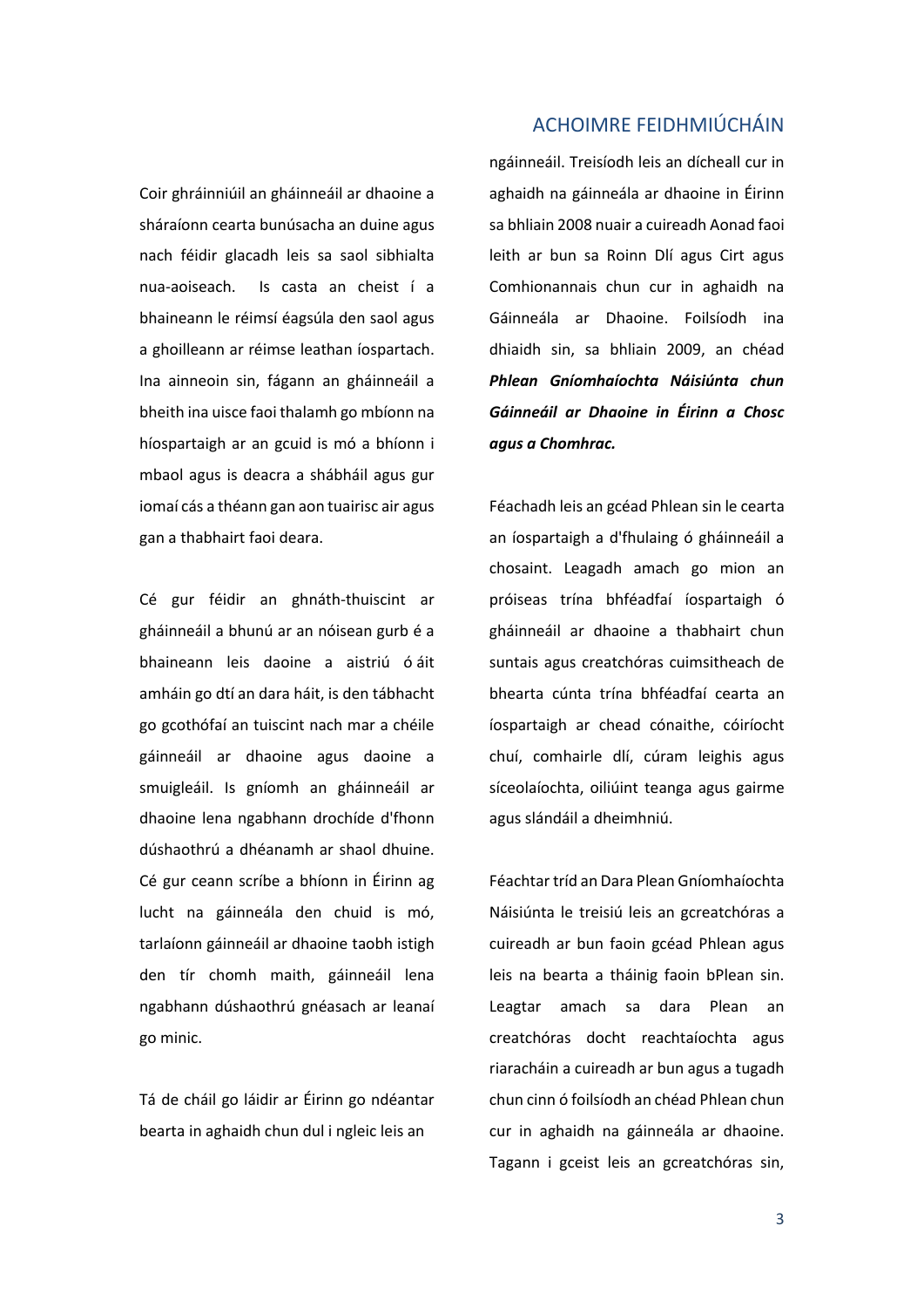bearta reachtaíochta náisiúnta de leithéid an *Achta um an Dlí Coiriúil (Gáinneáil ar Dhaoine) 2009* agus an Achta um an Dlí Coiriúil (Gáinneáil ar Dhaoine) (Leasú) 2013 chomh maith le reachtaíocht idirnáisiúnta, mar shampla an *Treoir 2011/36/AE maidir le gáinneáil ar dhaoine a chosc agus a chomhrac agus íospartaigh na gáinneála a chosaint.*

Leagtar amach sa Phlean chomh maith a choitianta a bhí gáinneáil ar dhaoine in Éirinn idir na blianta 2009 agus 2015 agus roinnt de na tionscnaimh ar tugadh fúthu go dtí seo chun gáinneáil ar dhaoine in Éirinn a chosc, tuiscint ar an gcoir ghránna seo a chothú agus cuidiú leis na híospartaigh.

Tríd an Dara Plean Gníomhaíochta Náisiúnta seo, cuirtear leis na seifteanna reatha agus deimhnítear an dúthracht oibriú in éineacht lenár gcuid páirtnéirí chun an choir ghránna seo a chosc agus a chomhrac. Baintear buntáiste as an lón foghlamtha sa tír seo agus go hidirnáisiúnta agus déantar foráil do thionscnaimh nua chun tabhairt faoin ngáinneáil ar dhaoine cibé modh ina dtugtar faoin íde sin a imirt ar na híospartaigh. I gcomhairle leis na geallsealbhóirí, sa Rialtas agus sa tSochaí Shibhialta araon, a rinneadh an Plean a leagan amach agus tugtar san áireamh na

moltaí agus na torthaí a cuireadh in iúl tar éis bearta éagsúla meastóireachta idirnáisiúnta ar chás na hÉireann le blianta anuas..

Tá d'aidhm leis an dara Plean Gníomhaíochta Náisiúnta seo:

- Gáinneáil ar dhaoine a chosc;
- Íospartaigh a fhulaingíonn ó gháinneáil a thabhairt chun suntais, cabhair agus cúnamh a thabhairt dóibh agus iad a chosaint;
- $\triangleright$  Seifteanna éifeachtúla maidir leis an dlí coiriúil a chinntiú;
- $\triangleright$  A chinntiú go mbíonn seifteanna na hÉireann maidir leis an ngáinneáil ar dhaoine ag teacht leis an ngá le cur chuige atá bunaithe ar chearta an duine agus meáite maidir le ceisteanna inscne;
- Comhordú agus comhoibriú éifeachtúil a chinntiú idir na príomhghníomhairí, go náisiúnta agus go hidirnáisiúnta;
- Cur le leibhéal an eolais faoi na pátrúin atá ag teacht chun cinn maidir leis an ngáinneáil ar dhaoine; agus
- > Leanacht de sheifteanna éifeachtúla i ndáil leis an ngáinneáil ar leanaí a chinntiú.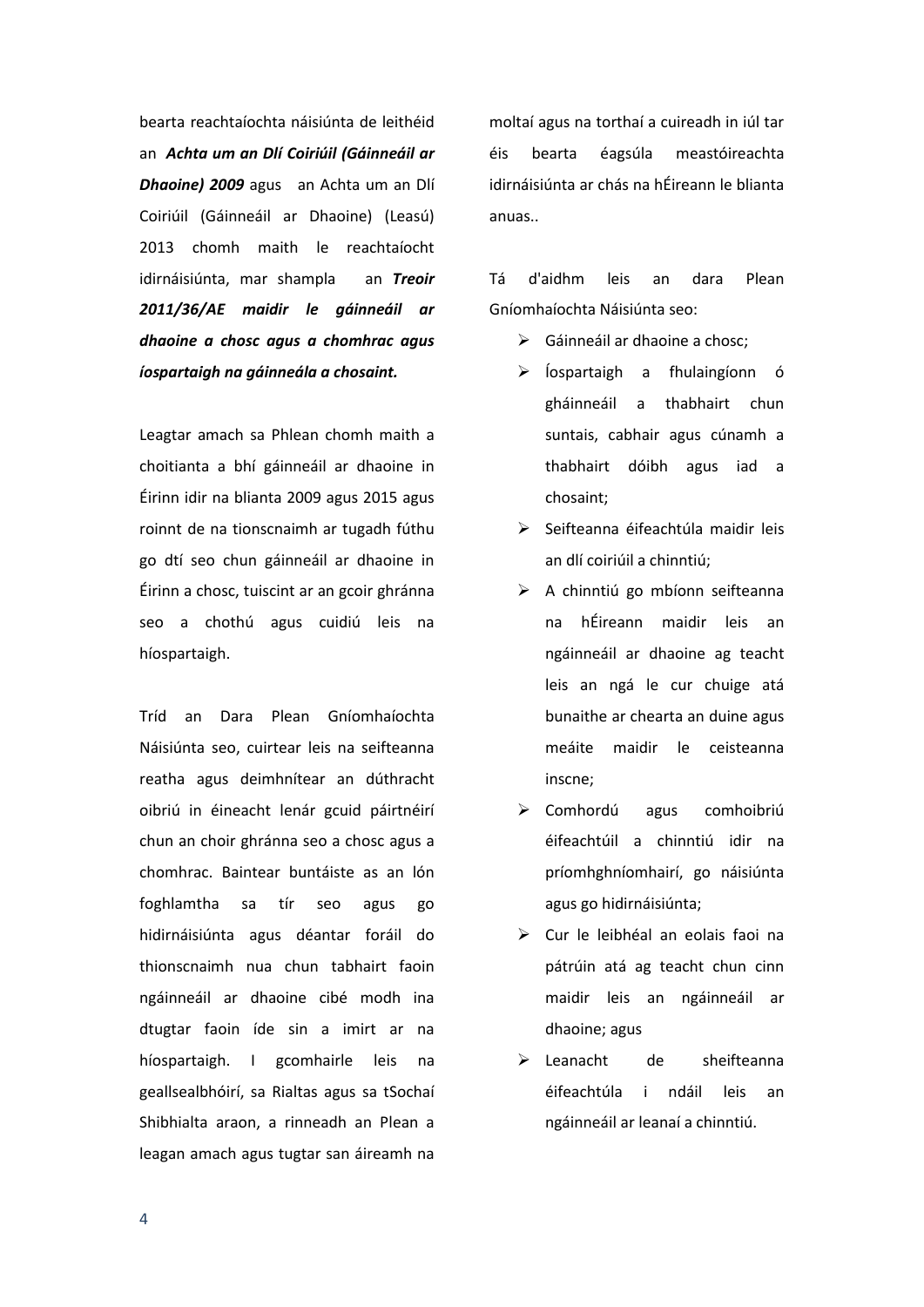Rinneadh an dara Plean Gníomhaíochta Náisiúnta a leagan amach faoi na ceannteidil seo a leanas:

- $\triangleright$  Cosc;
- $\triangleright$  Cosaint;
- > An Dlí Coiriúil: Seifteanna/Ionchúiseamh;
- > Páirtnéireacht;
- $\triangleright$  Seifteanna maidir le Gáinneáil ar Leanaí; agus
- Monatóireacht agus meastóireacht.

Luaitear 65 beart sa Phlean a leanfar díobh nó a chuirfear i bhfeidhm i rith na mblianta seo romhainn gan iad sin a lua mar

theorainn lena ndéanfar. Tá i gceist gur cáipéis sholúbtha an Plean a ndéanfar a leasú de réir mar is mó an cleachtadh a fhaightear ar an réimse nua oibre seo agus de réir mar a thagann ábhar nua dúshláin chun cinn. Leanfaidh an Grúpa Ardleibhéil Idir-rannach maidir le Cur in Aghaidh na Gáinneála ar Dhaoine, faoi mar a cuireadh ar bun faoin gcéad Phlean Gníomhaíochta sa bhliain 2008, de mhonatóireacht a dhéanamh ar an gcur i bhfeidhm.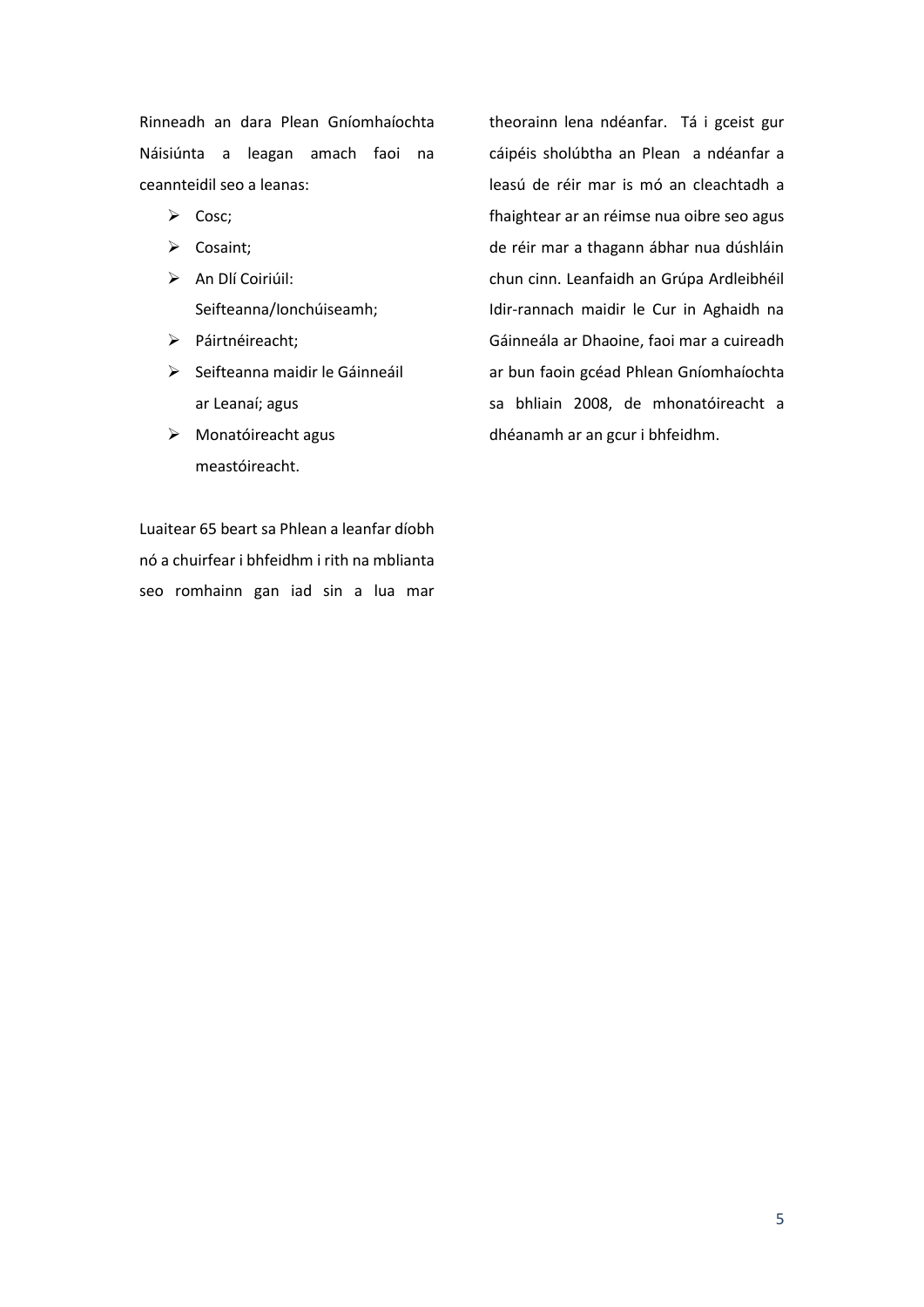### LIOSTA NA mBEART SA DARA PLEAN GNÍOMHAÍOCHTA NÁISIUNTA

| <b>Uimhir</b>           | Gníomh                                               | Beartaíocht/Táscairí                                                                                          |
|-------------------------|------------------------------------------------------|---------------------------------------------------------------------------------------------------------------|
| $\mathbf{1}$            | Riachtanais oiliúna a                                | Anailís ar na riachtanais oiliúna a dhéanamh lena mbaineann                                                   |
|                         | thabhairt chun suntais                               | meastóireacht ar an oiliúint reatha.                                                                          |
| $\overline{2}$          | Deiseanna maidir le                                  | Straitéis maidir le cothú tuisceana agus le hoiliúint a                                                       |
|                         | cothú tuisceana/oiliúint<br>in earnálacha nua a      | fhorbairt, agus earnálacha a bhfuil deacracht ag baint leo a<br>thabhairt chun suntais san áireamh.           |
|                         | scrúdú                                               |                                                                                                               |
|                         |                                                      | Bearta a dhéanamh chun cur leis an eolas ar an ról atá le                                                     |
|                         |                                                      | gníomhaireachtaí earcaíochta agus ar an ról atá le                                                            |
|                         |                                                      | modhanna earcaíochta ar líne maidir le díriú ar dhaoine                                                       |
| 3                       | Leanacht den chothú                                  | leochaileacha<br>Pacáistí oideachais faoi gháinneáil a scaipeadh ar fhorais                                   |
|                         | tuisceana le forais                                  | oideachais dara leibhéal.                                                                                     |
|                         | oideachais ar na leibhéil                            |                                                                                                               |
|                         | ar fad                                               | Seimineáir a chur ar fáil d'fhorais oideachais tríú leibhéal                                                  |
|                         |                                                      | agus díriú go háirithe ar réimsí léinn a bhféadfadh rólanna                                                   |
| 4                       | Féachaint le leas a bhaint                           | sna línte tosaigh a bheith ag baint leo.<br>Monatóireacht a dhéanamh ar bheartaíocht de chuid an              |
|                         | as an idirlíon agus/nó as                            | Choimisiúin Eorpaigh ina leith sin agus glacadh le comhairle                                                  |
|                         | na meáin shóisialta mar                              | maidir leis an ábhar.                                                                                         |
|                         | bheart coisctheach                                   |                                                                                                               |
| 5                       | Scrúdú a dhéanamh an                                 | Cur isteach ar chistíocht ón AE maidir le tionscadail i                                                       |
|                         | bhféadfaí tionscadail a<br>fhorbairt i gcomhar le    | gcomhar le páirtnéirí de chuid an AE agus sa tsochaí<br>shibhialta agus le heagraíochtaí idirnáisiúnta eile a |
|                         | páirtnéirí idirnáisiúnta a                           | bhaineann le hábhar.                                                                                          |
|                         | bheadh dírithe ar chothú                             |                                                                                                               |
|                         | tuisceana agus ar oiliúint                           | Leanacht ar aghaidh le tionscadail arna maoiniú ar an AE atá                                                  |
|                         | maidir le gnéithe faoi                               | ar bun cheana féin.                                                                                           |
|                         | leith den gháinneáil ar<br>dhaoine                   |                                                                                                               |
| 6                       | Cuidiú leis na meáin                                 | De réir mar is cuí, treoirlínte a eisiúint i ndáil leis an aire is gá                                         |
|                         | chumarsáide maidir le                                | agus tuairisciú á déanamh ar chásanna gáinneála agus i ndáil                                                  |
|                         | scéalta faoi gháinneáil a                            | le forálacha na reachtaíochta i leith an ábhair sin.                                                          |
|                         | fhiosrú agus iad a chur i<br>láthair ar bhealach atá |                                                                                                               |
|                         | cúramach aireach                                     |                                                                                                               |
| $\overline{\mathbf{z}}$ | Modhanna                                             | Fanacht go dtagann treoirlínte ó Choimisiún an AE agus iad                                                    |
|                         | meastóireachta a bheith                              | sin a chur i bhfeidhm i ndáil le haon mhodhanna                                                               |
|                         | mar chuid d'fheachtais                               | meastóireachta a úsáidtear san am atá romhainn.                                                               |
|                         | chun tuiscint a chothú<br>agus de thionscnaimh       |                                                                                                               |
|                         | oiliúna                                              |                                                                                                               |
| 8                       | Leanacht d'imeachtaí faoi                            | Bearta cuí a fhorbairt d'imeachtaí ar Lá an AE in aghaidh na                                                  |
|                         | leith a eagrú ar Lá an AE                            | Gáinneála ar Dhaoine.                                                                                         |
|                         | in aghaidh na Gáinneála                              |                                                                                                               |
|                         | ar Dhaoine d'fhonn cur le<br>tuiscint an phobail ar  |                                                                                                               |
|                         | gháinneáil                                           |                                                                                                               |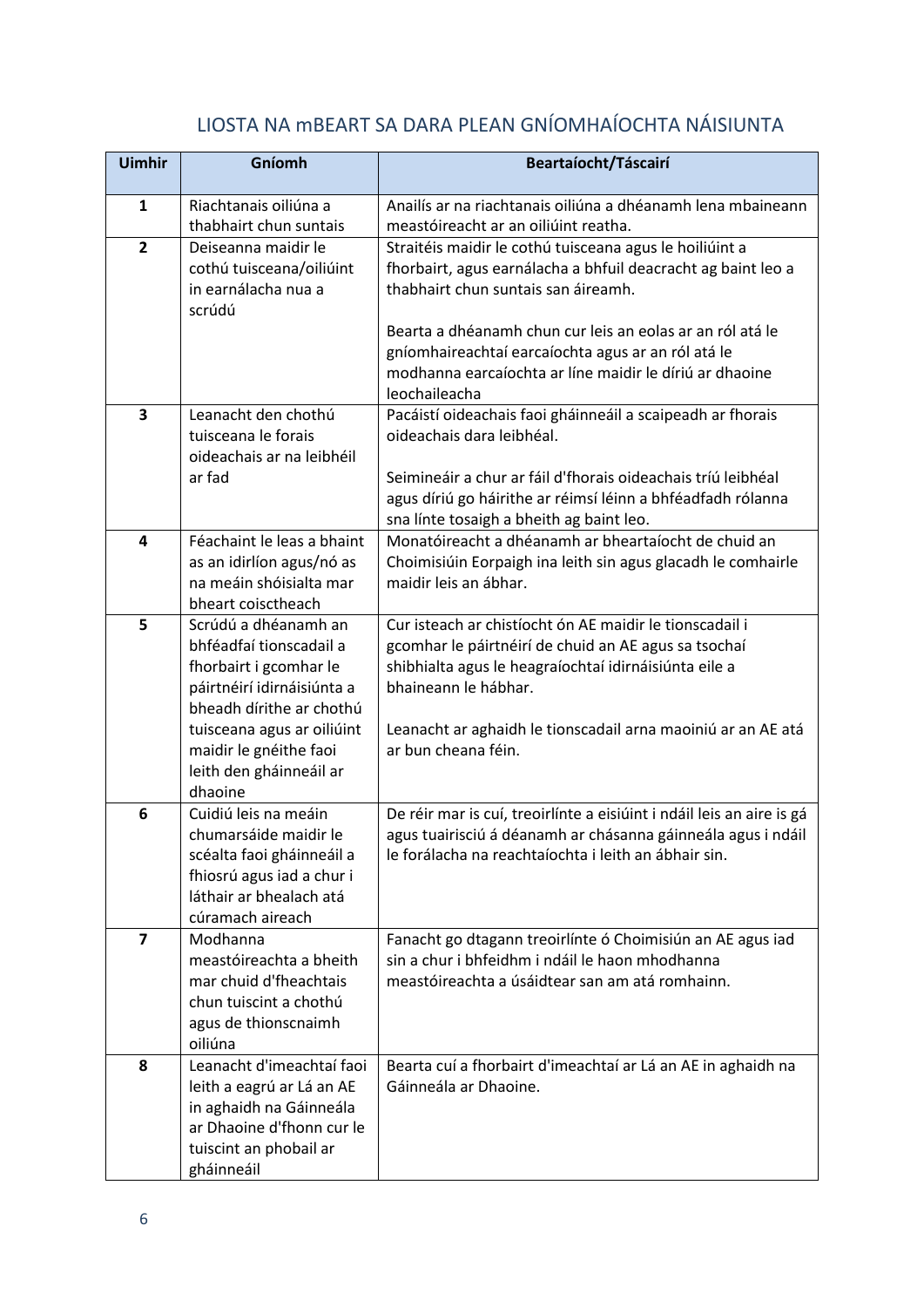| <b>Uimhir</b> | Gníomh                                                                                                                                                                                                                                                                                                                                                                                                                        | Beartaíocht/Táscairí                                                                                                                                                                                                                |
|---------------|-------------------------------------------------------------------------------------------------------------------------------------------------------------------------------------------------------------------------------------------------------------------------------------------------------------------------------------------------------------------------------------------------------------------------------|-------------------------------------------------------------------------------------------------------------------------------------------------------------------------------------------------------------------------------------|
| 9             | Clár páirtnéireachta idir<br>Cúnamh Éireann agus an<br>Eagraíocht Idirnáisiúnta<br>Saothair                                                                                                                                                                                                                                                                                                                                   | An cheist maidir le cúnamh leanúnach do chláir chun cuidiú<br>le daoine a fhulaingíonn saothar éigeantach nó saothar linbh<br>a mheas.                                                                                              |
| 10            | Leanacht de na<br>"Treoirlínte maidir le<br>fostaithe príobháideacha<br>tís a fhostú ag baill foirne<br>taidhleoireachta" a chur i<br>bhfeidhm; athbhreithniú<br>de réir mar is gá, scrúdú<br>ar cheisteanna maidir le<br>cead ag daoine den<br>teaghlach a theacht in<br>éineacht leis an bhfostaí<br>le linn thréimhse an<br>phoist san áireamh. Páirt<br>ghníomhach a ghlacadh i<br>bplé idirnáisiúnta ar an<br>gceist seo | Agallaimh a dhéanamh go tráthúil; comhairliúchán rialta leis<br>na páirtnéirí cuí; páirt ghníomhach a ghlacadh sa phlé<br>idirnáisiúnta ar an réimse seo.                                                                           |
| 11            | Leanacht den dícheall<br>maidir lena chinntiú go<br>mbíonn an teorainn ina<br>líne dhocht cosanta in<br>aghaidh lucht gáinneála<br>an tráth céanna a<br>gcinntítear caighdeáin<br>maidir le cearta lucht<br>imirce a chaomhnú                                                                                                                                                                                                 | Cláir oideachais, oiliúna agus monatóireachta a thabhairt<br>chun cinn agus a chur i bhfeidhm de réir mar is cuí.                                                                                                                   |
| 12            | Comhoibriú idirnáisiúnta<br>a fhorbairt                                                                                                                                                                                                                                                                                                                                                                                       | Ceangal a chothú le FRONTEX agus leis na tíortha ar dá<br>mbunadh na híospartaigh a fhulaingíonn ón ngáinneáil.                                                                                                                     |
| 13            | Leanacht de shonraí faoin<br>ngáinneáil ar dhaoine a<br>bhailiú agus a chur faoi<br>anailís                                                                                                                                                                                                                                                                                                                                   | Ceangal a chothú le heagraíochtaí Stáit agus le<br>heagraíochtaí neamhrialtais d'fhonn bailiú éifeachtúil ar<br>shonraí iontaofa a chur chun cinn.<br>Bailiú sonraí agus foilsiú tráthúil na dtuarascálacha bliantúla<br>náisiúnta. |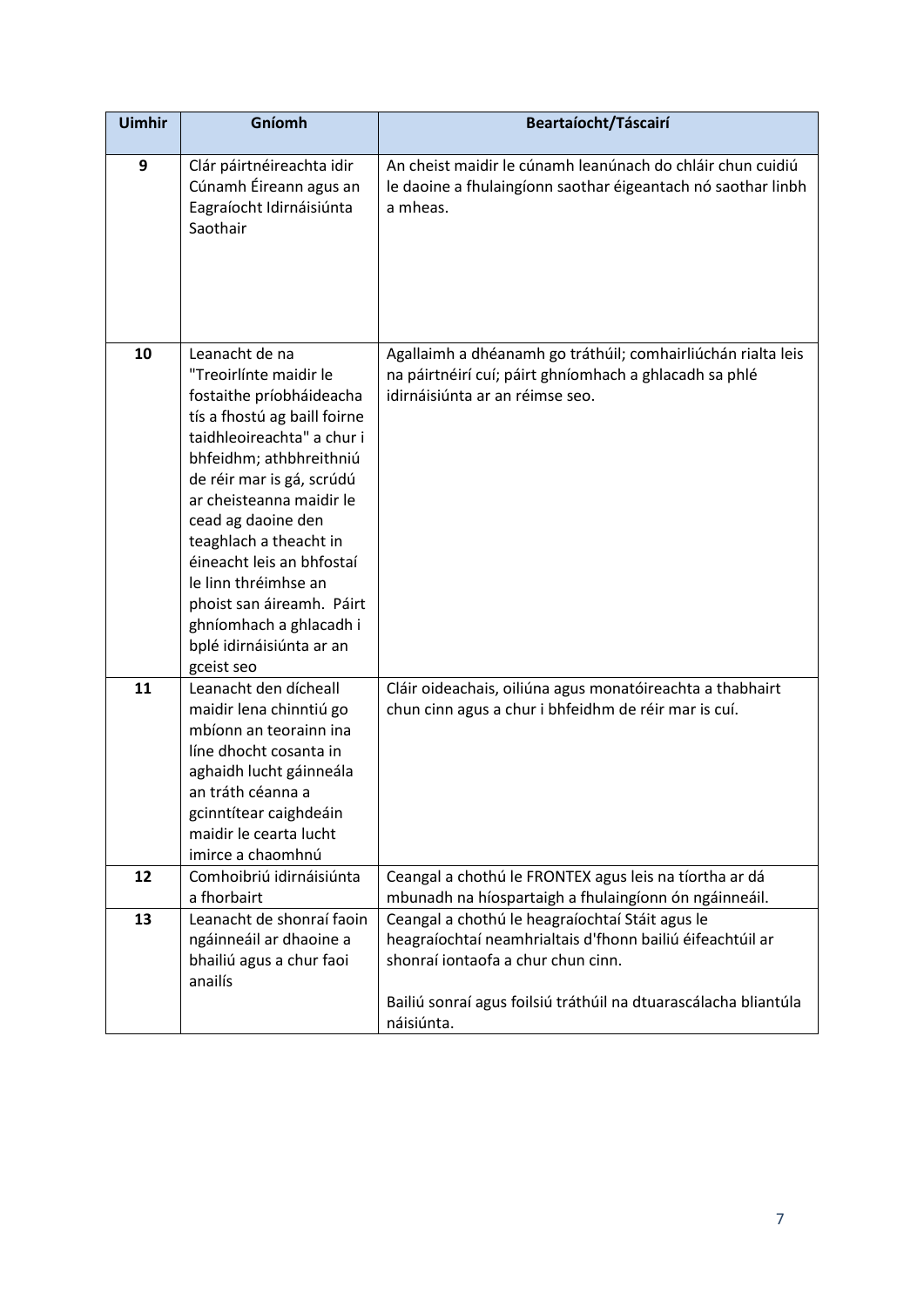| <b>Uimhir</b> | Gníomh                                                                                                                                                                                                  | Beartaíocht/Táscairí                                                                                                                                                                                                                                                                                                                         |
|---------------|---------------------------------------------------------------------------------------------------------------------------------------------------------------------------------------------------------|----------------------------------------------------------------------------------------------------------------------------------------------------------------------------------------------------------------------------------------------------------------------------------------------------------------------------------------------|
| 14            | Lón ábhair a chur ar fáil<br>do Chórais Bailithe Sonraí<br>na hEorpa de réir mar is<br>cuí                                                                                                              | Beart a dhéanamh de réir mar a thagann iarratas ar shonraí<br>ó fhorais aitheanta de chuid na hEorpa, mar shampla<br>Eurostat.                                                                                                                                                                                                               |
| 15            | Scrúdú a dhéanamh ar<br>mhodhanna oibre trína<br>bhfeabhsófaí an<br>mheastóireachta maidir<br>leis an scála a<br>d'fhéadfadh a bheith ag<br>baint le gáinneáil ar<br>dhaoine nach dtugtar faoi<br>deara | An leas a d'fhéadfaí a bhaint as an modh oibre maidir le<br>Meastachán Ilchórais a mheas.                                                                                                                                                                                                                                                    |
| 16            | Modhanna oibre a scrúdú<br>atá dírithe ar eolas<br>fadtréimhseach a chur ar<br>fáil i ndáil le bearta<br>imscrúdúcháin faoi<br>gháinneáil ar dhaoine                                                    | 'Múnla laghdaitheach' a fhorbairt i ndáil le bearta<br>imscrúdúcháin maidir le gáinneáil ar dhaoine ón tráth a<br>dtugtar cás chun suntais ar aghaidh.<br>Tiomsú sonraí a bhfuil bunachar sonraí nuafhorbartha maidir<br>leis na híospartaigh, torthaí san áireamh, mar bhonn faoi.                                                          |
| 17            | Taighde maidir leis an<br>ngáinneáil ar dhaoine a<br>dhéanamh agus a<br>spreagadh                                                                                                                       | Sonraí a thiomsú agus a chur faoi anailís agus caidreamh a<br>chothú le lucht taighde maidir le dúshaothrú i réimse an<br>tsaothair, dúshaothrú gnéis, bearta coisctheacha agus<br>modhanna maidir le rannpháirtíocht an phobail a úsáid de<br>réir mar is cuí.                                                                              |
| 18            | Scrúdú a dhéanamh ar na<br>córais comhairliúcháin<br>reatha.                                                                                                                                            | Plé leis na geallsealbhóirí i ndáil le hathchóiriú ar na córais<br>comhairliúcháin reatha agus i ndáil is na rannpháirtithe.                                                                                                                                                                                                                 |
| 19            | Oibriú leis an tsochaí<br>shibhialta, le<br>ceardchumainn agus le<br>lucht gnó chun<br>modhanna éifeachtúla a<br>scrúdú trína ndéanfaí an<br>t-éileamh ar gháinneáil<br>de gach sórt a mhaolú.          | Plé leanúnach leis na geallsealbhóirí agus monatóireacht ar<br>chora nua ar an leibhéal idirnáisiúnta d'fhonn na modhanna<br>is fearr a thabhairt chun suntais maidir leis an éileamh i ndáil<br>le dúshaothrú saothair agus dúshaothrú gnéis a mhaolú.<br>Réimsí gníomhaíochta, spriocanna agus tráthchláir a shonrú i<br>bpleananna oibre. |
| 20            | Bearta reachtaíochta<br>d'fhonn an t-éileamh ar<br>sheirbhísí striapachais ó<br>íospartaigh gáinneála a<br>mhaolú.                                                                                      | Bille um an Dlí Coiriúil (Cionta Gnéis).<br>Aon mholtaí eile maidir leis an reachtaíocht a mheas.                                                                                                                                                                                                                                            |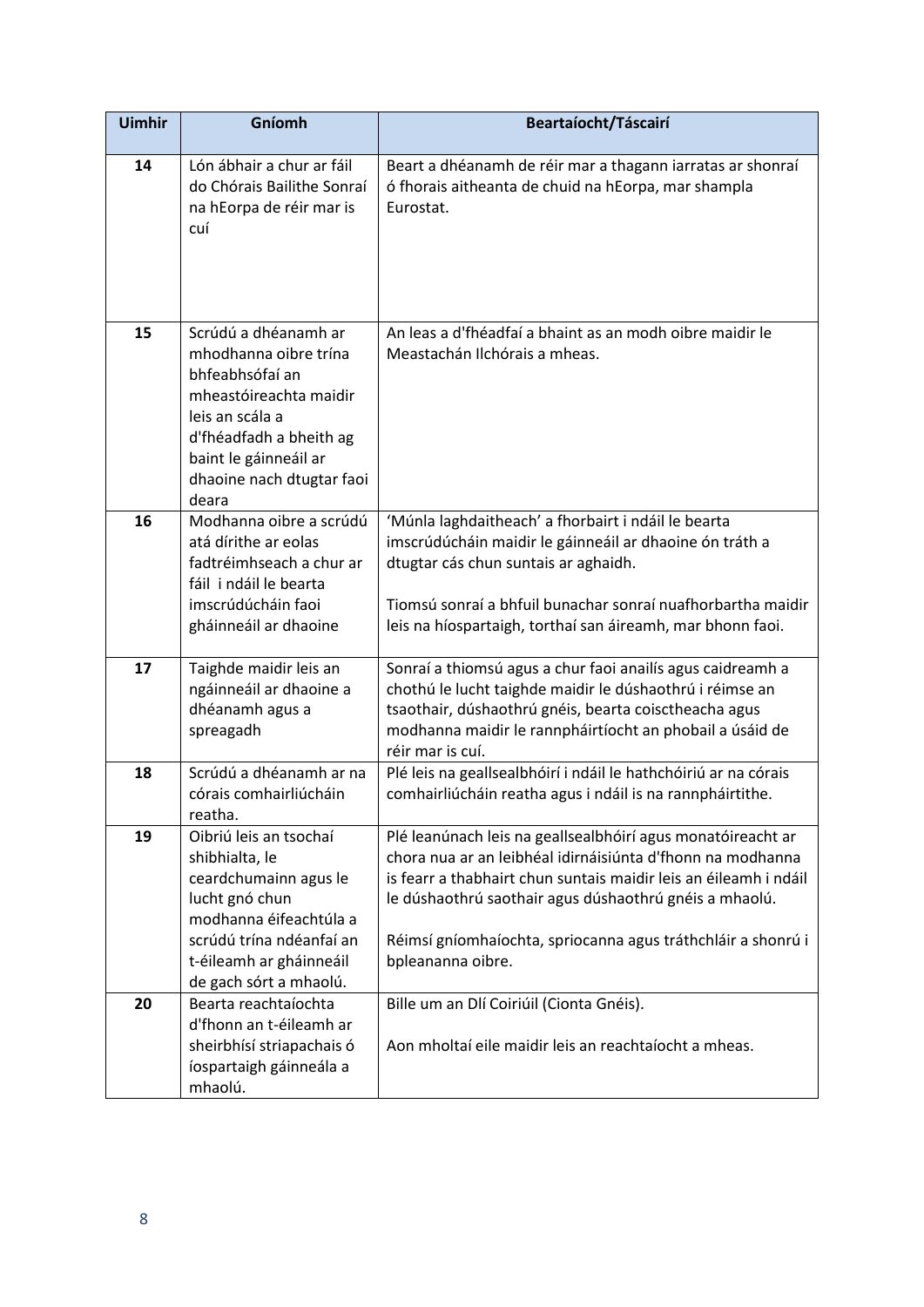| <b>Uimhir</b> | Gníomh                                                                                                                                                                                                                                                     | Beartaíocht/Táscairí                                                                                                                                                                                                                                                                                                                                                                                                                                              |
|---------------|------------------------------------------------------------------------------------------------------------------------------------------------------------------------------------------------------------------------------------------------------------|-------------------------------------------------------------------------------------------------------------------------------------------------------------------------------------------------------------------------------------------------------------------------------------------------------------------------------------------------------------------------------------------------------------------------------------------------------------------|
| 21            | Athbhreithniú ó bhonn a<br>dhéanamh ar an<br>bpróiseas maidir le<br>híospartaigh a<br>fhulaingíonn gáinneáil a                                                                                                                                             | Athbhreithniú, agus an fhorbairt ar aon phróiseas nua, a<br>dhéanamh mar bheart príomhthábhachta i gcomhairle leis<br>na heagraíochtaí Stáit agus na heagraíochtaí sochaí sibhialta<br>ar fad atá gníomhach sa réimse seo.                                                                                                                                                                                                                                        |
|               | aithint go foirmeálta agus<br>ar le torthaí de réir<br>tráthchláir ionas go<br>gcinntítear go bhfuil<br>próiseas ar bun a luaithe<br>is féidir atá sásúil i ndáil<br>leis an sárchleachtas go<br>hidirnáisiúnta                                            | Athscrúdú a dhéanamh ar an bpróiseas maidir le deis<br>athshlánúcháin agus machnaimh a chur ar fáil d'íospartaigh<br>a fhulaingíonn gáinneáil.                                                                                                                                                                                                                                                                                                                    |
| 22            | Scrúdú a dhéanamh ar na<br>modhanna oibre chun<br>feabhas a chur ar na<br>leibhéil maidir le<br>íospartaigh a d'fhulaing<br>gáinneáil ar dhaoine a<br>thabhairt chun aire agus<br>díriú go háirithe ar<br>earnálacha a bhfuil<br>deacrachtaí ag baint leo. | Scrúdú a dhéanamh i gcomhairle le hiomlán na n-<br>eagraíochtaí Stáit agus na n-eagraíochtaí de chuid na sochaí<br>sibhialta atá gníomhach i ndáil leis an réimse seo le haird ar<br>an dualgas dearfach gáinneáil ar dhaoine a chosc,<br>ionchúiseamh a dhéanamh ina leith agus pionós a<br>ghearradh.                                                                                                                                                           |
| 23            | An soláthar maidir le<br>réimse iomlán seirbhísí a<br>choinneáil ar bun do<br>dhaoine a fhulaingíonn<br>gáinneáil a dhéanamh<br>orthu.                                                                                                                     | Leanacht de sheirbhísí a chur ar fáil d'íospartaigh faoin<br>gCóras Náisiúnta Atreorúcháin e.g.<br>Cóiríocht<br>Comhairle Dlí<br>Seirbhísí Síceolaíochta agus Sláinte<br>Cead imirce de réir mar is gá<br>Cáipéis chuimsitheach polasaí a fhorbairt agus a<br>thabhairt isteach ina leagtar amach na bearta i ndáil<br>le cosaint agus cúnamh a thabhairt don uile<br>íospartach, go háirithe d'íospartaigh ag a bhfuil<br>riachtanais speisialta.                |
| 24            | Monatóireacht agus<br>scrúdú a dhéanamh<br>maidir le<br>leordhóthanacht na<br>seirbhísí a chuirtear ar fáil<br>d'íospartaigh a d'fhulaing<br>gáinneáil ar dhaoine<br>agus, nuair is gá sin,<br>moltaí a dhéanamh<br>maidir lena bhfeabhsú                  | Monatóireacht maidir leis na seirbhísí a chuirtear ar fáil<br>d'íospartaigh.<br>Réimsí a bhféadfaí feabhas a chur orthu a shonrú, an<br>creatchóras is éifeachtúla a shonrú san áireamh, agus oibriú<br>ar mhaithe leis an bhfeabhsú sin a thabhairt i gcrích.<br>Monatóireacht a dhéanamh ar an mbeadh i gceist<br>d'íospartaigh a d'fhulaing gáinneáil ar dhaoine mar gheall ar<br>an Treoir ón AE maidir le híospartaigh a d'fhulaing gáinneáil<br>ar dhaoine. |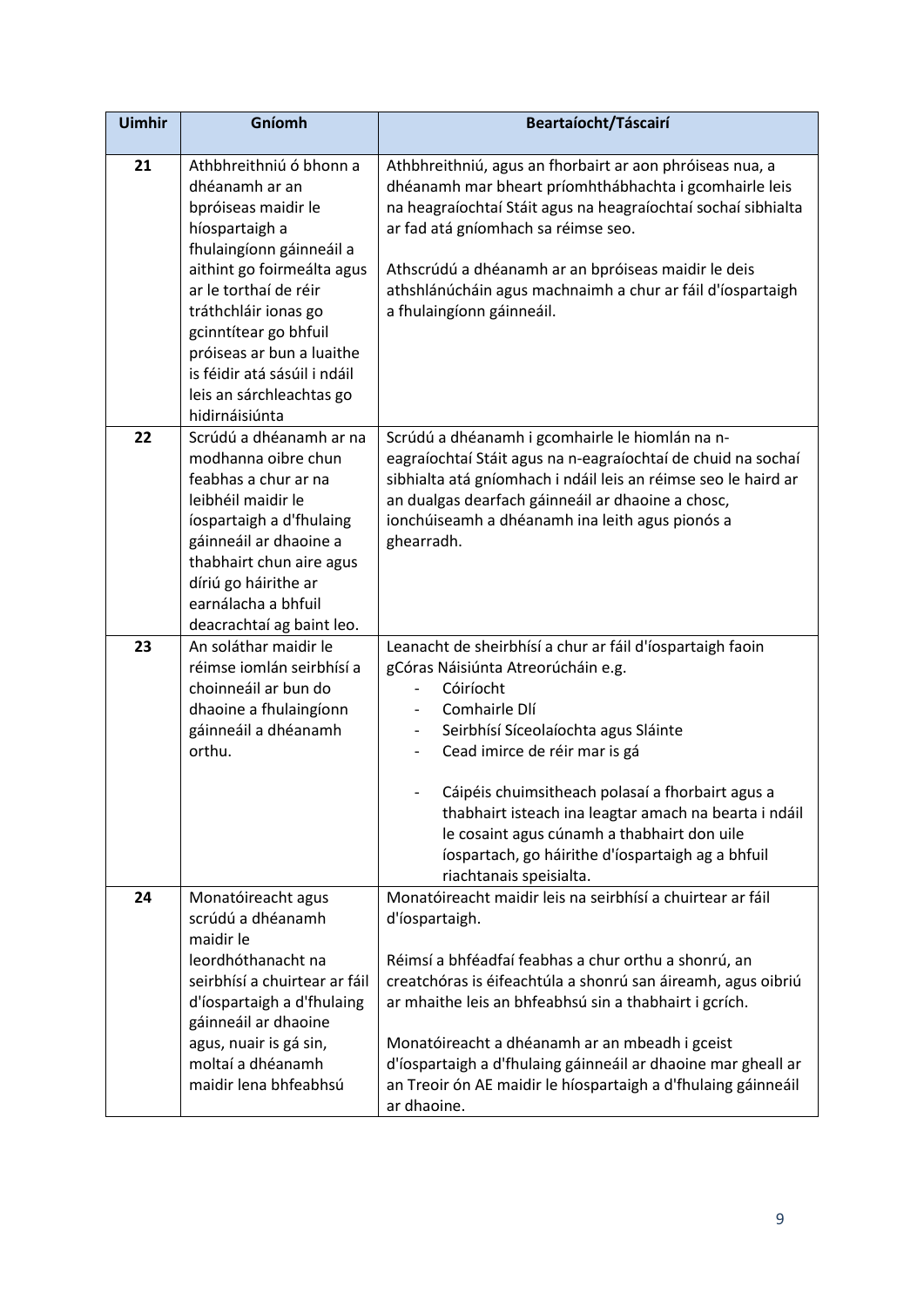| <b>Uimhir</b> | Gníomh                                                                                                                                                                                                                                                      | Beartaíocht/Táscairí                                                                                                                                                                                                                                                                                                                                                                                                                                |
|---------------|-------------------------------------------------------------------------------------------------------------------------------------------------------------------------------------------------------------------------------------------------------------|-----------------------------------------------------------------------------------------------------------------------------------------------------------------------------------------------------------------------------------------------------------------------------------------------------------------------------------------------------------------------------------------------------------------------------------------------------|
| 25            | A mheas ar chóir<br>bunachar sonraí/córas<br>bainistíochta cásanna<br>maidir le seirbhísí<br>d'íospartaigh a chur i                                                                                                                                         | Dul i gcomhairle le gníomhaireachtaí Stáit agus leis an<br>tsochaí shibhialta d'fhonn an modh is éifeachtúla agus is<br>oiriúnaí chun an bunachar sonraí/córas bainistíochta<br>cásanna seo a chur i bhfeidhm a dhéanamh amach.                                                                                                                                                                                                                     |
|               | bhfeidhm                                                                                                                                                                                                                                                    | Fiosrú a dhéanamh maidir le haitheantóir uathúil a úsáid<br>d'íospartaigh a fhulaingíonn ó gháinneáil ar dhaoine.                                                                                                                                                                                                                                                                                                                                   |
| 26            | Leanacht ag scaipeadh<br>eolais ionas go gcuirtear<br>leis an tuiscint ar na<br>táscairí maidir le<br>gáinneáil ar dhaoine<br>ionas gur furasta<br>íospartaigh a thabhairt<br>chun suntais                                                                  | Ábhar treorach agus bileoga atá curtha ar fáil cheana féin<br>faoi ghnéithe éagsúla den gháinneáil ar dhaoine a leasú agus<br>a scaipeadh go forleathan.                                                                                                                                                                                                                                                                                            |
| 27            | A chinntiú go dtugtar<br>daoine sa phróiseas<br>tearmainn ar íospartaigh<br>iad a d'fhulaing gáinneáil<br>a dhéanamh orthu, chun<br>suntais, go dtugtar<br>cúnamh slán sábháilte<br>oiriúnach dóibh gan<br>dochar don cheart atá<br>acu tearmann a iarraidh | Leanacht d'oiliúint a chur ar fáil do na gníomhaireachtaí a<br>mbíonn baint acu le próiseas an tearmainn d'fhonn a<br>chinntiú go ndéantar íospartaigh a thagann faoin gcóras sin a<br>thabhairt chun suntais mar ba chóir agus an cás a chur faoi<br>bhráid faoin gCóras Náisiúnta Atreorúcháin.<br>Monatóireacht a dhéanamh maidir lena dtagann i gceist leis<br>an Acht um Chosaint Idirnáisiúnta 2015 don íospartach a<br>d'fhulaing gáinneáil. |
| 28            | Athbhreithniú a<br>choinneáil ar bun maidir<br>le leordhóthanacht na<br>mbeart ar fad, an<br>reachtaíocht san áireamh,<br>atá dírithe ar an duine<br>aonair a chosaint ar<br>dhúshaothrú i réimse na<br>hoibre                                              | Dul chun cinn a dhéanamh maidir leis na moltaí sa tuarascáil<br>maidir le leordhóthanacht na reachtaíochta faoi láthair in<br>Éirinn i ndáil le saothar éigeantach a bheith i aghaidh an dlí.<br>Na bearta cosanta ar fad a choinneáil faoi athbhreithniú.                                                                                                                                                                                          |
| 29            | Treisiú leis an ról atá ag<br>ceardchumainn agus ag<br>comhlachtaí ionadaíochta<br>na bhfostóirí maidir le<br>gáinneáil ar mhaithe le<br>dúshaothrú i gcúrsaí<br>oibre a chosc                                                                              | Leas a bhaint as na córais comhairliúcháin a luaitear sa<br>Phlean Gníomhaíochta Náisiúnta d'fhonn treisiú leis an ról<br>atá ag ceardchumainn agus ag comhlachtaí ionadaíochta na<br>bhfostóirí maidir le gáinneáil ar mhaithe le dúshaothrú i<br>gcúrsaí oibre a chosc.                                                                                                                                                                           |
| 30            | Oibriú ar mhaithe leis an<br>bPrótacal le Coinbhinsiún<br>na hEagraíochta<br>Idirnáisiúnta Saothair<br>maidir le Saothar<br>Éigeantach, Uimhir 29 a<br>dhaingniú in Éirinn                                                                                  | Leas a bhaint as na córais comhairliúcháin chun freastal do<br>dhaingniú an Phrótacail le Coinbhinsiún na hEagraíochta<br>Idirnáisiúnta Saothair maidir le Saothar Éigeantach, Uimh.<br>29.                                                                                                                                                                                                                                                         |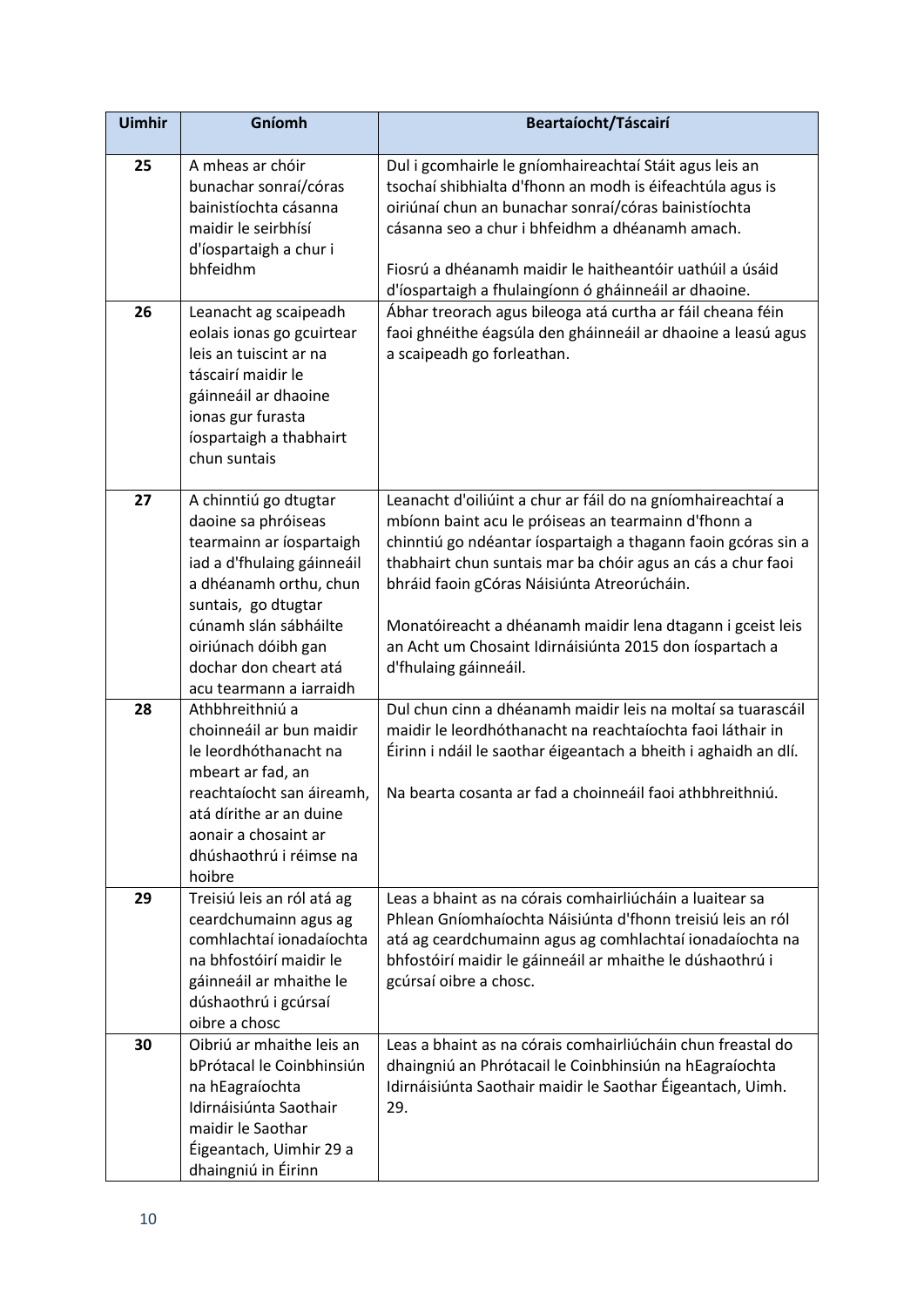| <b>Uimhir</b> | Gníomh                                                                                                                                                                                                                                          | Beartaíocht/Táscairí                                                                                                                                                                                                                                                               |
|---------------|-------------------------------------------------------------------------------------------------------------------------------------------------------------------------------------------------------------------------------------------------|------------------------------------------------------------------------------------------------------------------------------------------------------------------------------------------------------------------------------------------------------------------------------------|
| 31            | Bearta a dhéanamh ionas<br>go gcuirtear leis an lón<br>eolais maidir le gáinneáil                                                                                                                                                               | A chinntiú go dtugtar straitéis maidir le sonraí chun cinn<br>faoina dtugtar gáinneáil de na cineálacha seo san áireamh.                                                                                                                                                           |
|               | ar mhaithe lena thabhairt<br>go ndéantar iarraidh<br>déirce nó bearta<br>coireachta go                                                                                                                                                          | Bunachar faisnéise a fhorbairt maidir leis na tíortha ar dá<br>mbunadh íospartaigh a fhulaingíonn gáinneáil atá dírithe ar a<br>thabhairt go ndéantar beartaíocht choiriúil go héigeantach.                                                                                        |
|               | héigeantach.                                                                                                                                                                                                                                    | Cur leis an malartú faisnéise agus leis an obair i gcomhar i<br>ndáil le gáinneáil de na cineálacha seo.<br>Cur leis an tuiscint ina leith seo i measc lucht dlí agus i gcóras<br>an dlí coiriúil.                                                                                 |
| 32            | Treoirlínte a thabhairt<br>chun cinn a bheidh ina<br>gcuidiú ag na húdaráis<br>Stáit ar fad i mbun<br>déileála le cásanna casta<br>ina bhféadfadh gur<br>íospartach a d'fhulaing<br>gáinneáil daoine a<br>mbeirtear orthu i mbun<br>coireachta. | Treoirlínte curtha i dtoll a chéile agus aontaithe.                                                                                                                                                                                                                                |
| 33            | A chinntiú go mbíonn<br>íospartaigh a d'fhulaing<br>gáinneáil ar an eolas faoi<br>na scéimeanna cúitimh<br>reatha atá ar fáil ag<br>daoine a d'fhulaing ó<br>choir agus go mbíonn an<br>scéim ar fáil dóibh                                     | A chinntiú go mbíonn eolas san ábhar treorach d'íospartaigh<br>a d'fhulaing gáinneáil ar dhaoine trína leagtar amach na<br>cearta atá acu, an ceart ar chúiteamh san áireamh agus a<br>chinntiú go ndéantar an t-ábhar treorach sin a scaipeadh go<br>forleathan.                  |
| 34            | A chinntiú go ndéantar<br>gach beart is féidir i ndáil<br>le cúiteamh a chur ar fáil<br>d'íospartaigh a d'fhulaing<br>gáinneáil ar dhaoine                                                                                                      | Na scéimeanna cúitimh reatha d'íospartaigh a d'fhulaing<br>gáinneáil ar dhaoine a scrúdú agus aon mholtaí is gá a<br>dhéanamh.                                                                                                                                                     |
| 35            | Leanacht de chúnamh a<br>thabhairt d'íospartaigh a<br>d'fhulaing gáinneáil ar<br>dhaoine maidir le filleadh<br>go deonach ar a mbunáit                                                                                                          | A chinntiú go mbíonn íospartaigh a d'fhulaing gáinneáil ar<br>dhaoine ar an eolas faoin rogha atá acu filleadh go deonach<br>ar a mbunáit agus faoin gcúnamh ath-imeasctha atá ar fáil.                                                                                            |
| 36            | Forbairt agus forfheabhsú<br>breise a thabhairt ar na<br>seifteanna<br>forfheidhmiúcháin maidir<br>le gáinneáil de chineál ar<br>bith ar dhaoine                                                                                                | Athbhreithniú a dhéanamh maidir leis na bearta<br>forfheidhmiúcháin a rinneadh.<br>An cheist maidir le bearta forfheidhmiúcháin faoi leith<br>maidir le gáinneáil ar mhaithe le saothar éigeantach, iarraidh<br>déirce éigeantacha agus bearta coireachta éigeantacha a<br>scrúdú. |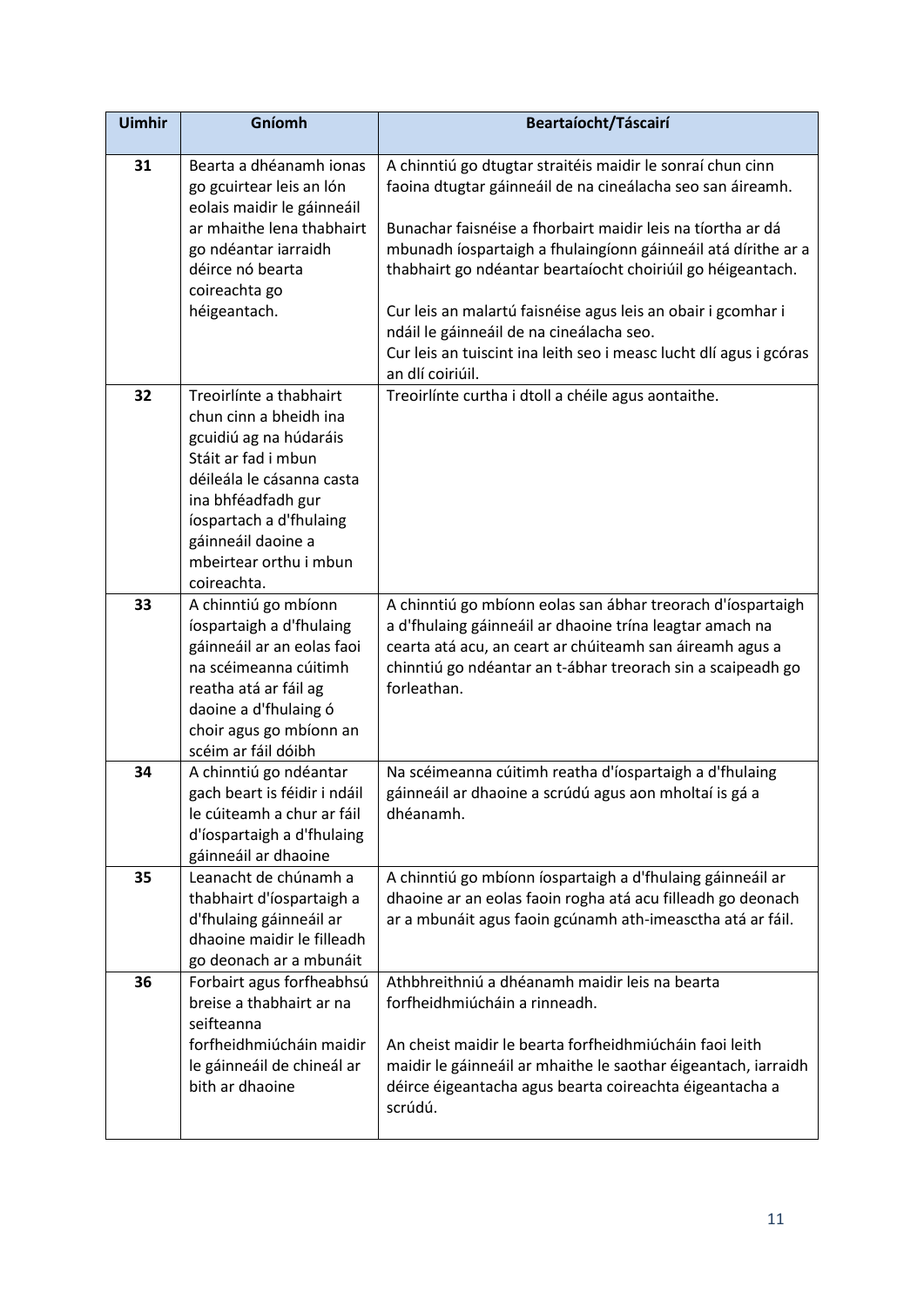| <b>Uimhir</b> | Gníomh                                                                                                                                                                                                                                                      | Beartaíocht/Táscairí                                                                                                                                                                                                                                        |
|---------------|-------------------------------------------------------------------------------------------------------------------------------------------------------------------------------------------------------------------------------------------------------------|-------------------------------------------------------------------------------------------------------------------------------------------------------------------------------------------------------------------------------------------------------------|
| 37            | Leordhóthanacht na<br>reachtaíochta maidir le<br>bonn a chur faoi<br>ionchúiseamh an lucht<br>gáinneála a choinneáil<br>faoi bhreithniú leanúnach                                                                                                           | Monatóireacht leanúnach faoi éifeachtúlacht na<br>reachtaíochta a dhéanamh agus an comhairliúchán cuí leis<br>an nGarda Síochána a choinneáil ar bun.                                                                                                       |
| 38            | A chinntiú go mbaintear<br>leas as réimse iomlán na<br>nGardaí speisialta maidir<br>le gáinneáil a chosc agus<br>ionchúiseamh a<br>dhéanamh ar chásanna                                                                                                     | Réimse iomlán acmhainní speisialta an Gharda a úsáid, de<br>réir mar is cuí, chun díriú ar lucht gáinneála a ionchúiseamh<br>agus chun díriú ar a ngnóthaíonn siad ón gcoireacht.                                                                           |
| 39            | Aonad nua de chuid an<br>Gharda a chur ar bun ar a<br>leagtar cúram maidir le<br>Gáinneáil ar Dhaoine                                                                                                                                                       | Aonad nua a chur ar bun ar a leagtar cúram maidir le<br>gáinneáil ar dhaoine.<br>Ceangal ar bun idir an tAonad nua agus iomlán na n-<br>eagraíochtaí Stáit agus na n-eagraíochtaí de chuid na Sochaí<br>Sibhialta atá gníomhach i ndáil leis an réimse seo. |
| 40            | Leanacht den oiliúint<br>maidir le himscrúdú ar<br>chásanna gáinneála a<br>chur ar fáil do dhaoine<br>den Gharda Síochána                                                                                                                                   | Oiliúint speisialaithe i gcúrsaí imscrúdúcháin a chur ar fáil.<br>Athbhreithniú cuimsitheach ar na modhanna oiliúna a<br>dhéanamh.                                                                                                                          |
| 41            | An comhoibriú<br>póilíneachta ar an<br>leibhéal idirnáisiúnta a<br>chaomhnú atá dírithe ar<br>gháinneáil ar dhaoine a<br>chosc agus ar<br>ionchúiseamh a<br>dhéanamh i ndáil le<br>cionta                                                                   | An caidreamh le:<br><b>CEPOL</b><br><b>EUROPOL</b><br><b>INTERPOL</b><br><b>EMPACT</b><br><b>FRONTEX</b><br>a choinneáil ar siúl agus freastal ar na fóraim ábhartha.                                                                                       |
| 42            | Imscrúdú éifeachtúil a<br>chinntiú i ndáil le<br>gáinneáil ar dhaoine sa<br>chás go bhféadfadh gur<br>íospartach a rinne coir<br>agus a chinntiú go<br>ndéantar neamhphionósú<br>a mheas de réir mar is cuí<br>i ndáil leis an té a<br>d'fhulaing gáinneáil | Leanacht den oiliúint ghairmiúil ar dhaoine den Gharda<br>Síochána.<br>Seisiúin eolais a eagrú leis na comhlachtaí a bhaineann le<br>hábhar d'fhonn an cheist maidir le neamhphionósú a phlé.                                                               |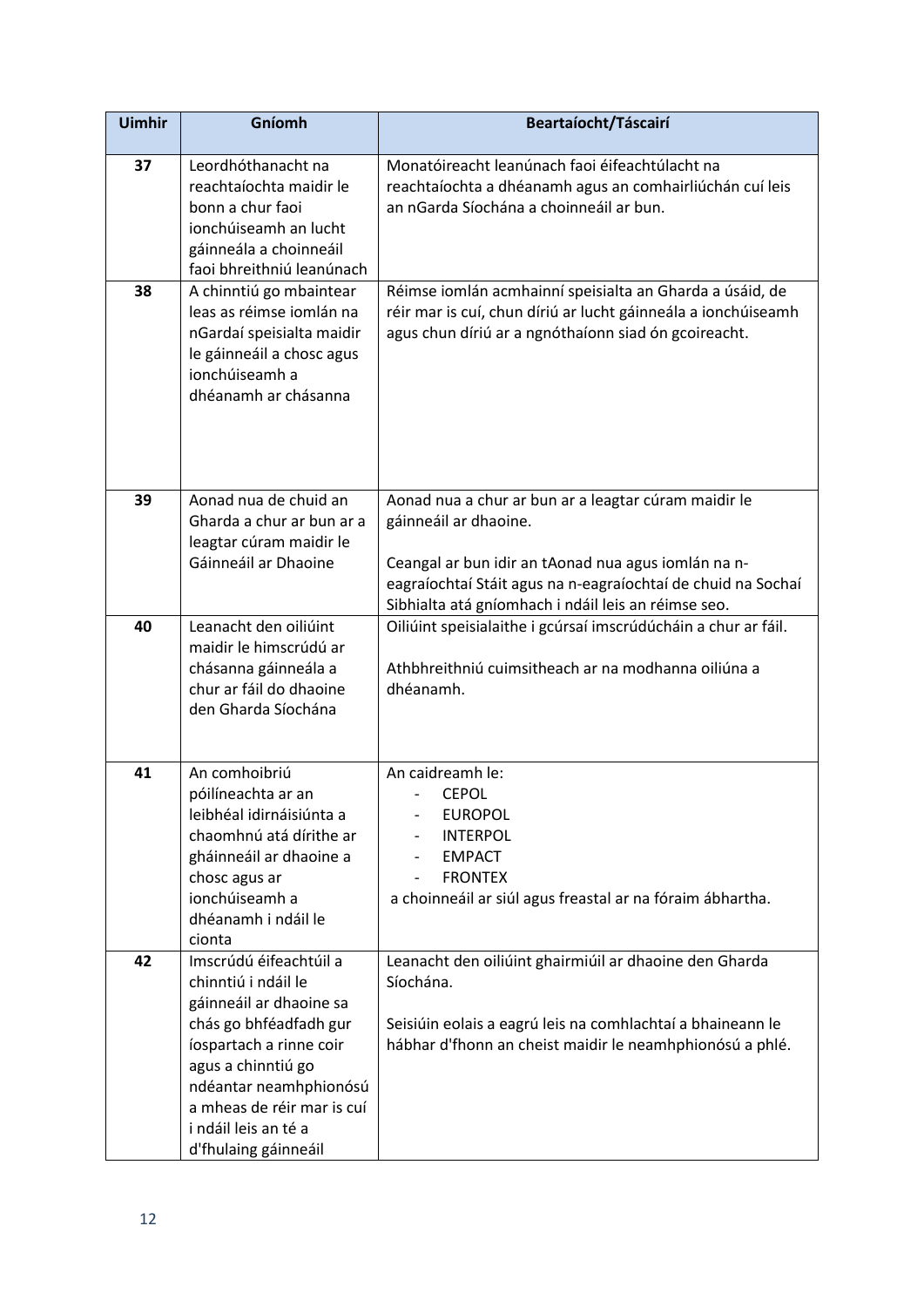| <b>Uimhir</b> | Gníomh                                                                                                                                                                                                                              | Beartaíocht/Táscairí                                                                                                                                                                                                                                                                                                  |
|---------------|-------------------------------------------------------------------------------------------------------------------------------------------------------------------------------------------------------------------------------------|-----------------------------------------------------------------------------------------------------------------------------------------------------------------------------------------------------------------------------------------------------------------------------------------------------------------------|
| 43            | Leanacht de chosaint<br>íospartaigh agus fhinné a<br>chinntiú le linn phróiseas<br>an dlí coiriúil                                                                                                                                  | Comhairle ó Oifigeach Chosc Coireachta maidir le cúrsaí<br>slándála agus le sábháilteacht phearsanta.                                                                                                                                                                                                                 |
| 44            | Leanacht de chaidreamh<br>dlúth oibre a chothú leis<br>an tsochaí shibhialta i<br>ndáil le seifteanna i<br>aghaidh na gáinneála ar<br>dhaoine a fhorbairt agus<br>a thabhairt i gcrích                                              | Monatóireacht a dhéanamh maidir le héifeachtúlacht reatha<br>agus uilechuimsitheacht na gcóras comhairliúcháin.<br>Deiseanna maidir le tograí i gcomhar a thabhairt chun aire.                                                                                                                                        |
| 45            | Caidreamh ghníomhach a<br>chothú le heagraíochtaí<br>neamhrialtais ar mhaithe<br>le tuiscint a chothú agus<br>tionscadail a fhorbairt                                                                                               | Oibriú i gcomhar maidir le himeachtaí chun tuiscint a chothú<br>agus le hiarratais ar airgead de chuid an AE do thograí i<br>gcomhar maidir le gáinneáil ar dhaoine.                                                                                                                                                  |
| 46            | Leanacht d'airgead a chur<br>ar fáil d'eagraíochtaí<br>neamhrialtais a oibríonn i<br>ndáil le gáinneáil ar<br>dhaoine.                                                                                                              | A chinntiú go gcuirtear cistíocht ar fáil de réir mar is cuí agus<br>ar bhealach chomh héifeachtach agus is féidir.                                                                                                                                                                                                   |
| 47            | Scrúdú a dhéanamh ar<br>dheiseanna chun cláir de<br>chineálacha nua a<br>mhaoiniú atá dírithe ar<br>íospartaigh a d'fhulaing ó<br>gháinneáil ar dhaoine, nó<br>ar dhaoine atá ina bhaol<br>sin (e.g. Cistí ó Chuntais<br>Dímhaoine) | A chinntiú go ndéantar soláthar maidir le tionscadail a<br>bhaineann le gáinneáil ar dhaoine faoin bPlean Cistíochta i<br>ndáil le Cuntais Dímhaoine.                                                                                                                                                                 |
| 48            | Leanacht den<br>chomhoibriú idirnáisiúnta<br>idir an Garda Síochána<br>agus gníomhaireachtaí<br>forfheidhmiúcháin i<br>ndlínsí eile a chur chun<br>cinn                                                                             | Caidreamh idirnáisiúnta idir eagraíochtaí forfheidhmiúcháin<br>dlí a chothú i ndáil le malartú eolais, faisnéise agus<br>sármhodhanna oibre.                                                                                                                                                                          |
| 49            | Caidreamh dlúth oibre a<br>choinneáil ar bun leis an<br>Roinn Dlí agus Cirt i<br>dTuaisceart Éireann                                                                                                                                | Tionscadail i gcomhar (e.g. comhdhálacha) a fhorbairt).<br>Scrúdú a dhéanamh an bhféadfaí socruithe a chur ar bun<br>d'anailís gach re bliain ar chásanna íospairte a chuirtear faoi<br>bhráid, ar bhonn trasteorann, d'fhonn na príomhphointí<br>foghlamtha agus na téamaí is coitianta a thabhairt chun<br>suntais. |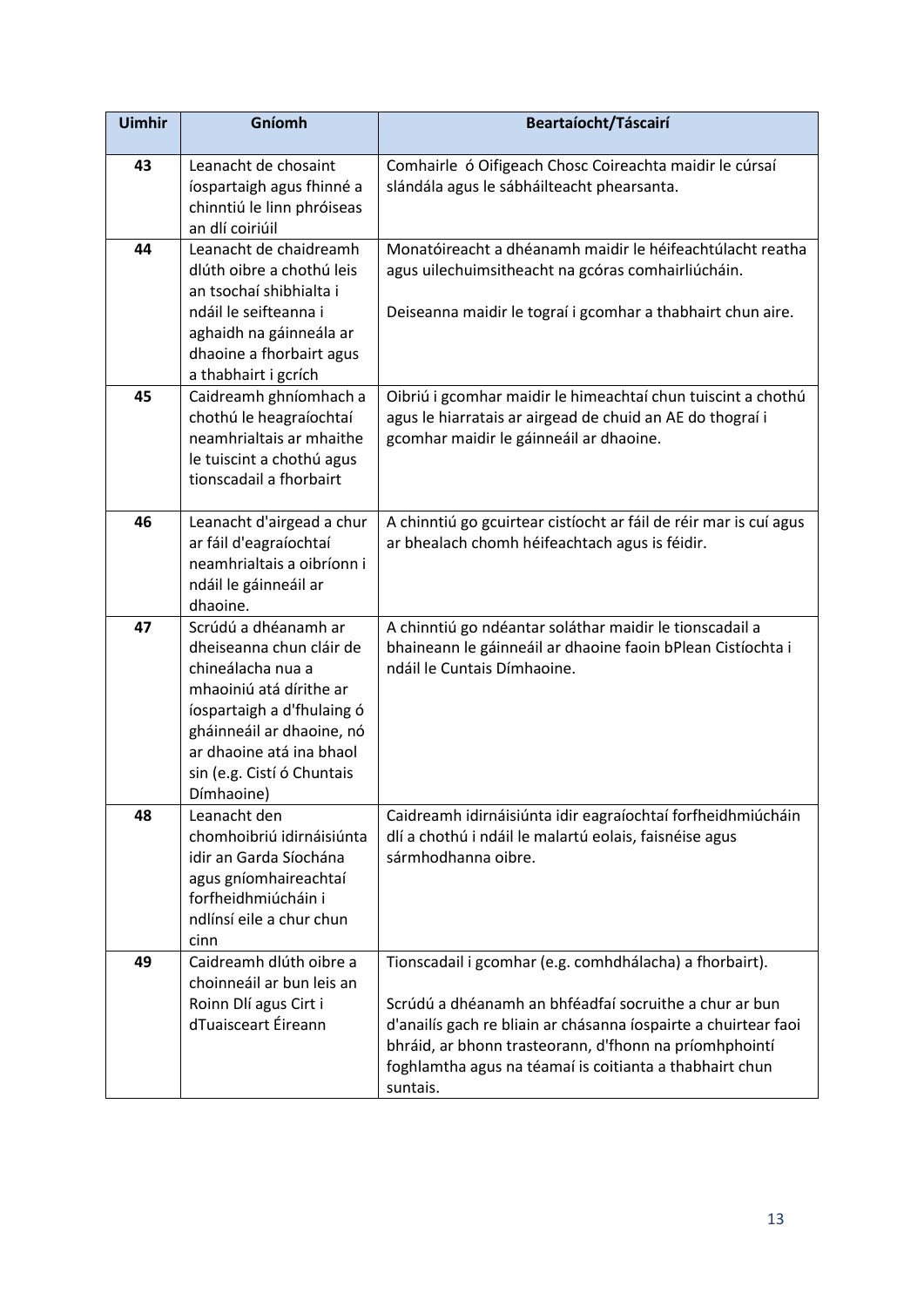| <b>Uimhir</b> | Gníomh                                                                                                                                                                                                                                             | Beartaíocht/Táscairí                                                                                                                                                                                        |
|---------------|----------------------------------------------------------------------------------------------------------------------------------------------------------------------------------------------------------------------------------------------------|-------------------------------------------------------------------------------------------------------------------------------------------------------------------------------------------------------------|
| 50            | Rannpháirtíocht i bpróisis<br>a bhaineann le hábhar ar<br>leibhéal an AE                                                                                                                                                                           | Cruinnithe de chuid Líonraí an AE agus EMPACT a fhreastal.                                                                                                                                                  |
| 51            | Leanacht de bhonn taca a<br>chur faoi obair Gharda<br>Síochána maidir le<br>Tionscadal Santa Marta                                                                                                                                                 | Leanacht de chaidreamh a chothú de réir mar is cuí leis an<br>nGarda Síochána i ndáil le Tionscadal Santa Marta.                                                                                            |
| 52            | A chinntiú go mbíonn<br>daoine d'Óglaigh na<br>hÉireann a théann i mbun<br>feachtas Síochánaíochta<br>Idirnáisiúnta oilte ar<br>bhearta chun gáinneáil a<br>chosc                                                                                  | 'Neamhghlacadh iomlán' a chur chun cinn mar pholasaí ag<br>daoine d'Óglaigh na hÉireann i mbun Síochánaíochta<br>Idirnáisiúnta dóibh agus oiliúint ina leith sin a chur ar fáil.                            |
| 53            | Díriú ar an mbealach is<br>fearr a aimsiú chun<br>íospartaigh a thabhairt<br>chun suntais agus na<br>cúinsí speisialta agus na<br>riachtanais faoi leith a<br>bhíonn ag íospartach<br>linbh a fhulaingíonn<br>gáinneáil a thabhairt san<br>áireamh | Mar chuid den athbhreithniú foriomlán ar an bpróiseas<br>maidir le híospartaigh a thabhairt chun suntais, díreofar go<br>háirithe ar chórais d'fhonn íospartaigh linbh a thabhairt chun<br>suntais a mheas. |
| 54            | Athbhreithniú a<br>dhéanamh ar na córais i<br>ndáil le sonraí a bhailiú<br>faoi íospartaigh linbh go<br>háirithe                                                                                                                                   | Tabharfar faoi athbhreithniú a dhéanamh ar na córais reatha<br>i ndáil le sonraí a bhailiú.                                                                                                                 |
| 55            | Monatóireacht ar an<br>bPrótacal maidir le Tusla<br>agus an Garda Síochána i<br>ndáil le daoine<br>mionaoisigh<br>neamhthionlactha ag<br>teacht isteach ag aerfort<br>nó calafort                                                                  | Déanfar an prótacal seo a choinneáil faoi mheas agus a leasú<br>de réir mar is gá.                                                                                                                          |
| 56            | Athbhreithniú ar na gnáis<br>a bhaineann leis an<br>nGarda Síochána agus<br>Tusla i ndáil le<br>híospartaigh linbh a<br>thabhairt chun suntais<br>agus cúnamh taca a chur<br>ar fáil dóibh                                                         | Déanfar monatóireacht ar na gnáis a bhaineann leis an<br>nGarda Síochána agus Tusla d'fhonn a chinntiú gur den<br>éifeachtúlacht iad agus go ndéantar freastal do riachtanais<br>na n-íospartach linbh.     |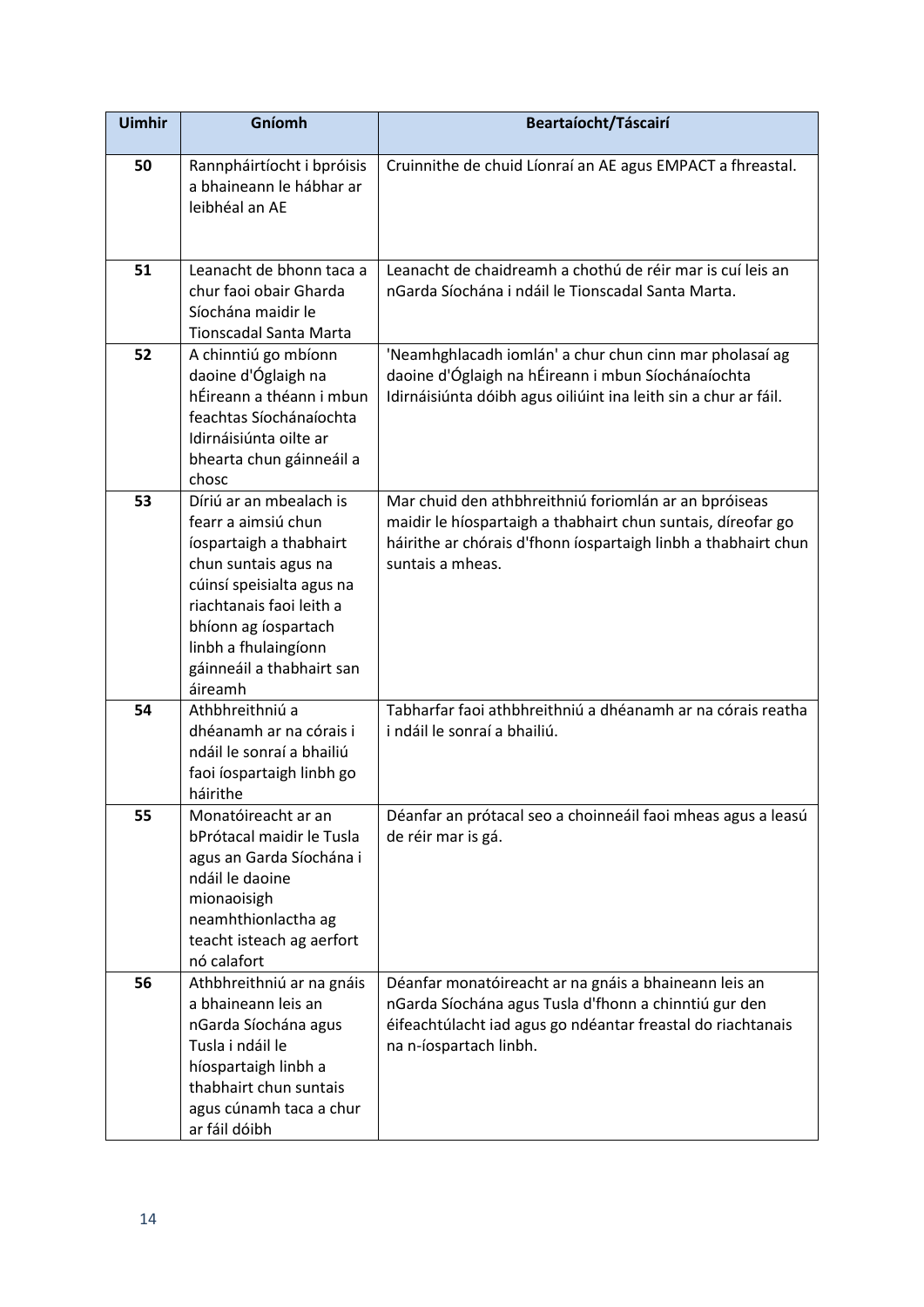| <b>Uimhir</b> | Gníomh                                                                                                                                                                    | Beartaíocht/Táscairí                                                                                                                                                                                                                                                                                                                                                                        |
|---------------|---------------------------------------------------------------------------------------------------------------------------------------------------------------------------|---------------------------------------------------------------------------------------------------------------------------------------------------------------------------------------------------------------------------------------------------------------------------------------------------------------------------------------------------------------------------------------------|
| 57<br>58      | Leanacht den Pholasaí<br>maidir le Cothromaíocht<br>Cúraim a chur chun<br>tosaigh agus a fhorbairt<br>Leanacht den Pholasaí<br>Iarchúraim atá i bhfeidhm<br>faoi láthair  | Monatóireacht a dhéanamh maidir leis an<br>bpolasaí Iarchúraim agus feabhsú a thabhairt i gcrích nuair is<br>cuí sin i ndáil leis na tráthchláir agus na nithe is féidir a chur<br>ar fáil.<br>Monatóireacht a dhéanamh maidir leis an<br>bPolasaí Iarchúraim agus feabhsú a thabhairt i gcrích nuair is<br>cuí sin.                                                                        |
| 59            | A chinntiú go mbíonn leas<br>an íospartaigh linbh a<br>fhulaingíonn ó gháinneáil<br>ar dhaoine in uachtar<br>maidir leis na seirbhísí a<br>chuirtear ar fáil              | A chinntiú go mbíonn gach duine den lucht gairme a mbíonn<br>plé acu le leanaí ar an eolas faoi na táscairí maidir le<br>gáinneáil ar dhaoine agus go bhfeidhmíonn siad chun leasa<br>an linbh.                                                                                                                                                                                             |
| 60            | A chinntiú go mbíonn<br>teacht ag an íospartach<br>linbh ó gháinneáil ar<br>dhaoine ar oideachas gus<br>go spreagtar iad i mbun<br>an oideachais                          | Caidreamh a cheangal leis na forais oideachais d'fhonn an<br>tuiscint ar gháinneáil ar leanaí a chothú agus a chinntiú go<br>mbíonn socrúcháin oideachais chuí ar fáil acu.                                                                                                                                                                                                                 |
| 61            | Forbairt ar an oiliúint<br>maidir le gáinneáil ar<br>leanaí                                                                                                               | Oiliúint de chineál ildisciplíneach agus idirghníomhaireachtaí<br>faoin ngáinneáil ar leanaí a chur ar bun agus na gníomhairí a<br>bhaineann le hábhar a shonrú.                                                                                                                                                                                                                            |
| 62            | Leanacht le clár do<br>dhaoine den lucht foirne<br>sna línte tosaigh ar dócha<br>go dtiocfaidís trasna ar<br>íospartaigh linbh a<br>d'fhulaing ó gháinneáil ar<br>dhaoine | Daoine den lucht foirne sna línte tosaigh arbh bhuntáiste<br>dóibh oiliúint agus cúrsaí athnuachana a shonrú.                                                                                                                                                                                                                                                                               |
| 63            | Soirbhiú don<br>mhonatóireacht agus don<br>mheastóireacht ar an<br>mbeartaíocht ar fad a<br>dhéantar i ndáil le<br>gáinneáil ar dhaoine                                   | An córas cuí a chur ar bun ionas gur féidir le heagraíochtaí<br>idirnáisiúnta, a ghníomhaíonn i ndáil leis an réimse seo,<br>monatóireacht dhian agus meastóireacht a dhéanamh, mar<br>shampla:<br>Comhairle na hEorpa<br>$\qquad \qquad -$<br>Coimisiún an AE<br>Na Náisiúin Aontaithe<br>an Eagraíocht um Shlándáil agus Comhar san Eoraip<br>agus<br>State Department na Stát Aontaithe. |